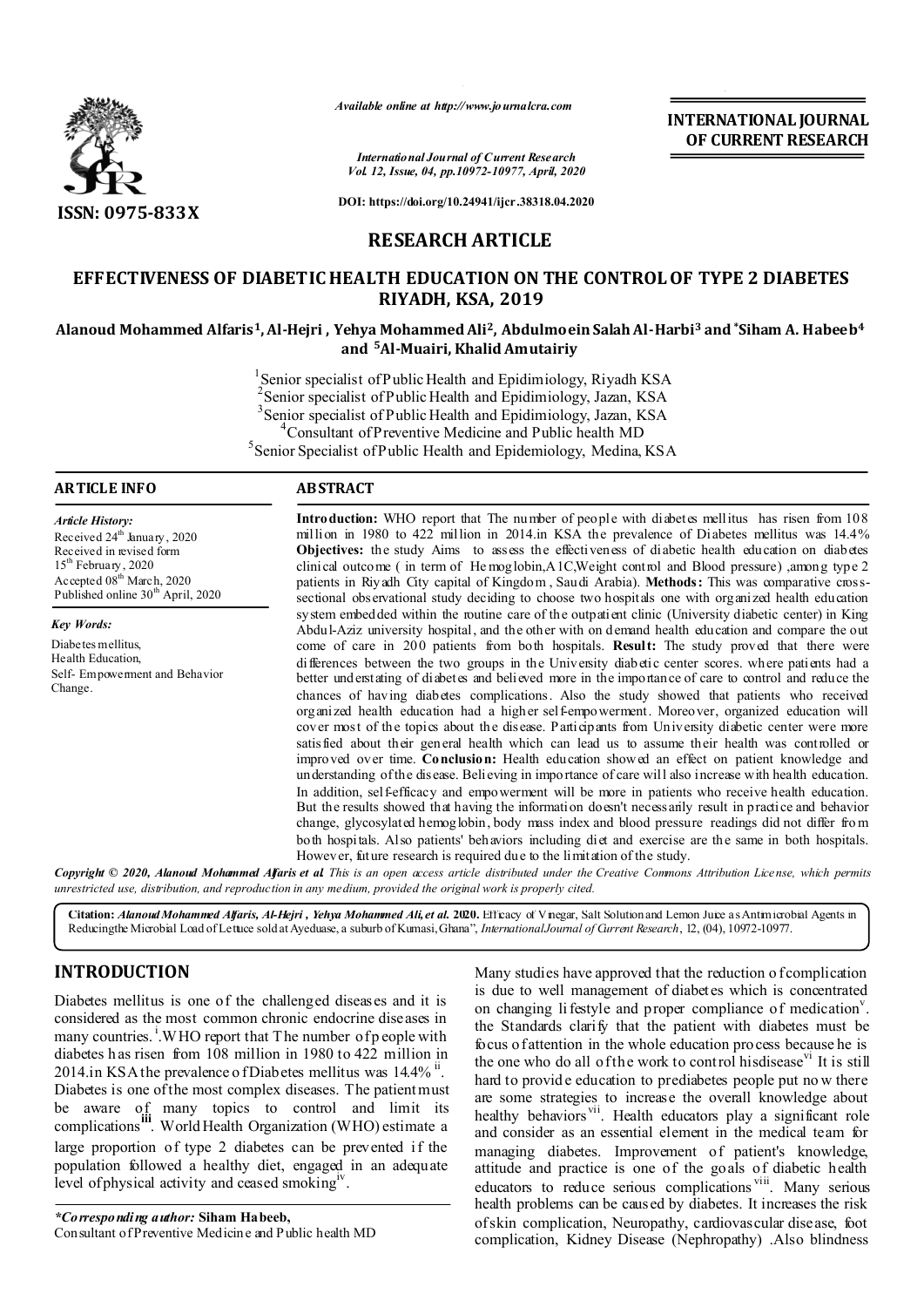risk is higher in people with diabetes and not all that might be caused by diabetes. In fact many more health problems can b e affecting the diabetic patients<sup>ix</sup>. In Saudi Arabia the percentage of qualified educators that can deliver different aspects of diabetes does not exceed 45% and the educational programs for patient with diabetes takes 31%<sup>3</sup>. Diabetes selfmanagement education (DSME) it takes a big and essential part in controlling diabetes patients and those who have an opportunity to get the disease<sup>7</sup>. Definition of Diabetes selfmanagement education is" The ongoing process of facilitating the knowledge, skill, and ability necessary for prediabetes and diabetes sel f-care.it is guided by evidence-based standards "7. Well Structured patient education include changing li festyle behaviors and giving information about diet, exercise, selfmonitoring andmanagement**<sup>5</sup>** . The workers of DSME have been informed to know about the whole aspects of each participant's clinical profile. Scheduled meetings with the members of participant's health care teams are critical and important to provide good-quality, useful and efficient education and support for people with diabetes and prediabetes The standards of the (DSME) are not fixed they checked and modified every 5 years by the members and professionals of the diabetes education community and changed as a result of many and ongoing diabetesresearches**<sup>7</sup>** . Recent study in 2013 conducted in Saudi Arabia approve that the most important barriers of diabetes care are li festyle, lack of education and poor diet.**<sup>3</sup>** Patients' adherence to therapy is also considered to be a big problem to the medical team **<sup>3</sup>** . (WHO) has shown that compliance of chronic patients to their treatment around 50% in developed countries.<sup>7</sup>

Although of the recommendation to have structured education sessions there is little proof of the benefits to the patients with type 2 diabetes. "The National Institute for Health and Clinical Excellence (NICE) found little evidence in the UK for the effectiveness o f any educational approach in people with type 2 diabetes". From the other side there were some studies that showed positive effects in controlling their condition<sup>xi</sup>. In Saudi Arabia (Al-gassim region) the study of effectiveness in health education on diabetes shows that increasing the educational sessions is linked with better control of diabetes.<sup>xii</sup>. In general, there is no constant result about effectiveness of education. Some studies about the education on diet and exercise they notice good positive effect in controlling diabetes**<sup>5</sup>** .

# **METHODOLOGY**

This was comparative cross-sectional observational study. Aiming to assess the effectiveness of diabetic health education on diabetes clinical outcome (in term of Hemoglobin, A1C, Weight control and Blood pressure), among type 2 patients in Riyadh City capital of King dom od Saudi Arabia) so, we decided to choose two hospitals one with organized health education system embedded within the routine care of the outpatient clinic (University diabetic center) in King Abdul-Aziz university hospital, and the other with on d emand h ealth education.

**(University diabetic center UDC) in King Abdul-Aziz university hospital** has education program. They have two general health educators who interview all diabetes patients in health education clinic. A checklist about diabetes topics is used with the patients to illustrate all the aspects of the disease.

The chick list contains 9 sections; starting with explanation o f the diabetes, how to deal with hyperglycemia and hypoglycemia, use of insulin or diabetic pills, diet and exercise, monitoring o fblood glucose, foot care, management during sick days, management during special days like Hajj and Ramadan or marriage and travelling, ending the checklist with any comments or remarks for the next appointment. Depending on patient situation the general educators transfer the patient either to intensive educational care or home monitoring care or just follow them up without any referral. The transferred patients must come back to the general education when the specified time (six months) is up. Intensive care educators are special for the insulin thereby whether they are on insulin pumps or routine insulin therapy. Home monitoring care educators are controlling and observing their patients by phone; patients send their readings by SMS or by calling them and the educators give help and advice to control their blood glucose or correct their doses if needed. Also, they weekly have five days educational program that contains workshops and lectures and it's available for all general population not limited to their patients.

King Khalid university hospital provides their services in treating diabetic patients in two different clinics. There is a diabetic clinic every week they offer routine care with the physician (endocrinologist). The educator is on call only to teach the patient how to use insulin. The educators do not follow up the patients. Also primary care clinics (general physicians) follow up the diabetic patients with the same regulation of diabetic clinic. Study included Adult above 20 years old patients with type 2 diabetes, irrespective of g ender, who have been followed in the clinic for not less than 6 months and excluded Severe and enduring mental health problems**.** The instrument of the study was direct interview with the patients to fill the questionnaire and reviewing patients' medical records , using diabetes care profile is standard, validated and reliable scale specific to diabetes patients and Diabetes Empowerment Scale-Short Form (DES-SF) permission to use them can be downloaded from the Michigan Diabetes R esearch and Training Center web site at: www.med.umich.edu/mdrtc". Participants' information was coded and entered in dataset created in Statistical Package for Social Science (SPSS) version 23 which was used for statistical tabulation and analyses. Chi-Square test was used to measure the di fferences between the categorical variables. And student t test was used to compare continuous outcomes between the two hospitals. Multiple linear regressions was used to explore the association of being in either of the two hospitals and the outcomes .a model was assigned to control duration of diabetes, education level and employment status. A significance level of 0.05 was set to determine statistical significanceAnd 95% confidence interval for all tests.

# **RESULTS AND DISCUSSION**

It was conducted in one-month duration in two hospitals included 100 pts from each. Hospital Mean age in (KKUH) was 56.66 years and the number of male and female participant was 46 and 54 respectively. In (UDC) the mean age w as 59.35 years. While the male and female was 58 and 42 respectively**.** Mean duration of diabetes was 12.99 years in (KKUH) and 18.25 years in (UDC) which conclude significant difference with  $(P < 0.0001)$ . Table 2 shows a comparison in the main outcomes (HBA1C, BP and BMI).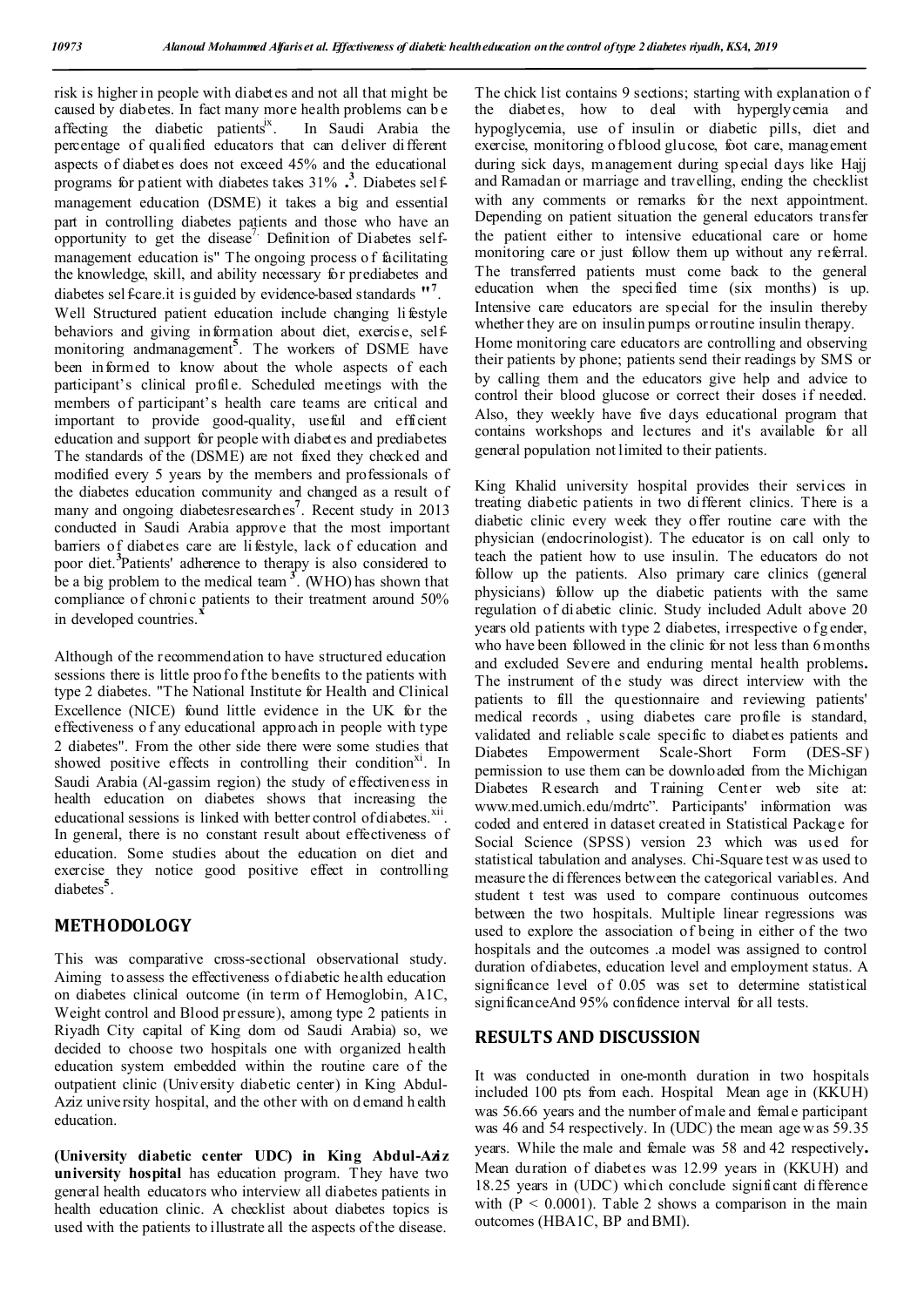| Character istic      | King Khalid Hospital | University<br>Diabetic<br>Center | P value       |
|----------------------|----------------------|----------------------------------|---------------|
|                      | (KKUH) N=100         | (UDC) $N=100$                    |               |
| Age                  | $56.66 \pm 9.125$    | 59.35 ± 12.230                   | 0.08          |
| Gender               | 46 (46%)             | 58 (58%)                         | 0.119         |
| Male                 | 54 (54%)             | 42 (42%)                         |               |
| Female               |                      |                                  |               |
| Duration of Diabetes | $12.99 \pm 8.11$     | $18.25 \pm 9.58$                 | ${}_{0.0001}$ |
| Education            | 44 (44%)             | $40(40\%)$                       | 0.030         |
| Pre-collage          | 28 (28%)             | 44 (44%)                         |               |
| Collage and          | 28(28%)              | $16(16\%)$                       |               |
| post graduation      |                      |                                  |               |
| Illiterate           |                      |                                  |               |
| Working status       | 27(27%)              | 25(25%)                          | 0.009         |
|                      | 52(52%)              | 35(35%)                          |               |
| Employed             | 21(21%)              | $40(40\%)$                       |               |
| not employed         |                      |                                  |               |
| retired              |                      |                                  |               |
| Marital Status       | 93(93%)              | 99(99%)                          | 0.065         |
| married              | 7(7%)                | $1(1\%)$                         |               |
| others               |                      |                                  |               |
| Smoking              | 5(5%)                | $11(11\%)$                       | 0.191         |
| smoker               | 95(95%)              | 89(89%)                          |               |
| non smoker           |                      |                                  |               |

## **Table 1. Shows the general characteristics of participants**

#### **Table 2:Comparison in the main outcomes HBA1C, BP and BMI:**

|                                     | King Khalid Hospital<br>(KKUH) N=100 | University Diabetic Center<br>(UDC) $N=100$ | P value |  |
|-------------------------------------|--------------------------------------|---------------------------------------------|---------|--|
| HBA1C                               | $8.22 \pm 1.59$                      | $8.36 \pm 1.62$                             | 0.548   |  |
| Blood pressure<br>Systolic pressure | $132.83 \pm 18.076$                  | $131.16 \pm 14.936$                         | 0.497   |  |
| Diastolic pressure                  | $71.43 \pm 11.62$                    | $69.90 \pm 11.159$                          | 0.344   |  |
| BMI                                 | $32.78 \pm 7.105$                    | $30.92 \pm 5.98$                            | .052    |  |

#### **Table 3: Comparisons between two hospitals in secondary outcomes in knowledge, attitude, behavioral and self empowerment**

|                                    | King Khalid Hospital<br>(KKUH) N=100 | University Diabetic Center<br>(UDC) $N=100$ | P value       |
|------------------------------------|--------------------------------------|---------------------------------------------|---------------|
| Diabetes Understanding& perception | $4.06 \pm 1.0142$                    | $4.53 \pm 0.541$                            | ${}_{0.0001}$ |
| Behaviors (ne gative a ttitude)    | $1.83 \pm 0.991$                     | $1.76 \pm 0.870$                            | 0.583         |
| Importance of care                 | $4.77 \pm 0.604$                     | $4.97 \pm 0.135$                            | .001          |
| Self-care adherence                | $3.74 \pm 0.766$                     | $3.88 \pm 0.623$                            | 0.158         |
| Empowerment                        | $3.75 \pm 0.872$                     | $4.171 \pm 0.708$                           | ${}_{0.0001}$ |
| Diet                               | $3.12 \pm 1.372$                     | $3.15 \pm 1.375$                            | 0.857         |

### **Table 4: General Health of Study participant**

|                                                    | King Khalid Hospital<br>$(KKUH) N=100$ | University Diabetic Center<br>$(UDC)$ N=100 | P value       |
|----------------------------------------------------|----------------------------------------|---------------------------------------------|---------------|
| Health status What patients say about their health |                                        |                                             |               |
| Excellent                                          | 24(24%)                                | 41(41%)                                     | 0.019         |
| very good                                          | 44(44%)                                | 41(41%)                                     |               |
| Good                                               | 26(26%)                                | 17(17%)                                     |               |
| Acceptable                                         | 6(6%)                                  | $1(1\%)$                                    |               |
| Diabetic Complication                              |                                        |                                             |               |
| Retinopathy                                        | 37(37%)                                | 12(12%)                                     | ${}_{0.0001}$ |
| Cardiovascular                                     | 13(13%)                                | 13(13%)                                     | 0.92          |
| Nephropathy                                        | 7(7%)                                  | 6(6%)                                       | 0.206         |
| Neuropathy                                         | $2(2\%)$                               | 4(4%)                                       | 0.159         |
| Diabetic Foot                                      | $1(1\%)$                               | 3(3%)                                       | 0.135         |
| Medication                                         |                                        |                                             |               |
| Tablet                                             | 58(58%)                                | 45(45%)                                     | 0.099         |
| Insulin                                            | 7(7%)                                  | 5(5%)                                       |               |
| Both                                               | 35(35%)                                | $50(50\%)$                                  |               |

There was no significant di fference in the main outcomes. The mean of HBA1C values in (KKUH) was 8.22 and 8.36 in (UDC).The mean o f systolic and diastolic blood pressure was 132.83 and 71.4 in (KKUH) and 131.16 and 69.9 in (UDC)

respectively. The mean of BMI in (KKUH) was 32.78 kilogram and 30.9 kilogram in (UDC). There was significant differences in the scores of diabetes understanding the mean score in (KKUH) was 4.06 and 4.53 in (UDC) with  $p < 0.0001$ .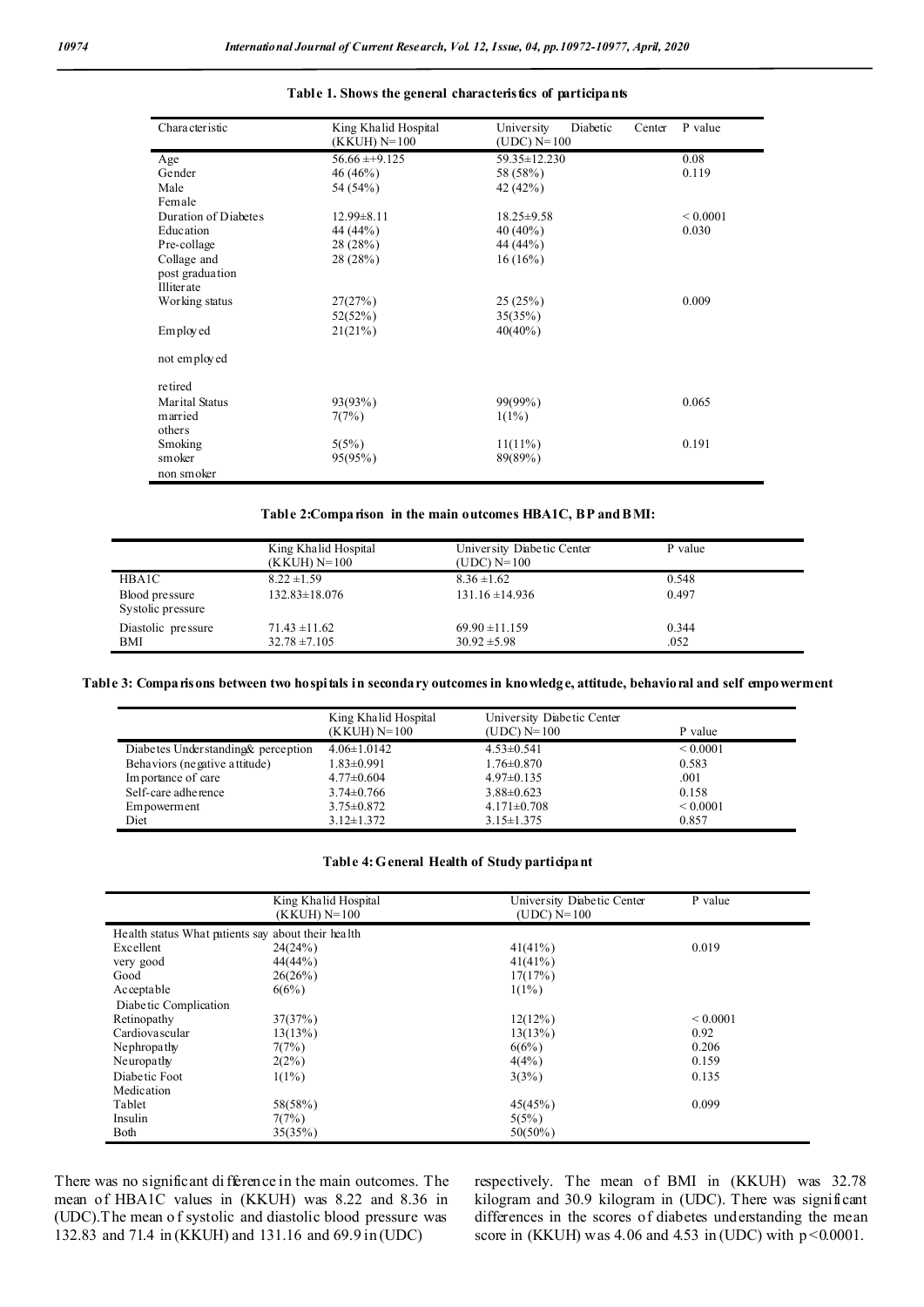#### **Table 5. About any health education or advised had been received to the participants.**

|                                                                                        | King Khalid Hospital (Yes)<br>(KKUH) N=100 | University Diabetic Center (Yes)<br>(UDC) $N=100$ | P value       |
|----------------------------------------------------------------------------------------|--------------------------------------------|---------------------------------------------------|---------------|
| Has your health care provider or nurse ever told                                       | 52(52%)                                    | 100(100%)                                         |               |
| you to take special care of your feet?                                                 |                                            |                                                   | ${}_{0.0001}$ |
| Has your health care provider or nurse ever told<br>you to follow an exercise program? | 82(82%)                                    | $99(99\%)$                                        | ${}_{0.0001}$ |
| Has your health care provider or nurse ever told<br>you to follow a meal plan or diet? | 82(82%)                                    | $100(100\%)$                                      | ${}_{0.0001}$ |
| Have you ever received diabetes education?                                             | 15(15%)                                    | $100(100\%)$                                      | < 0.0001      |
| Have you been told to follow a schedule for your<br>meals and snacks?                  | 53(53%)                                    | 87(87%)                                           | < 0.0001      |
| Have you been told to weigh or measure your<br>food?                                   | 47(47%)                                    | 87(87%)                                           | ${}_{0.0001}$ |



Also importance of care was significant with  $(p=0.001)$  the mean score was 4.77 in (KKUH) and 4.97 in (UDC)**.**  Empowerment score had significant p value  $(p<0.0001)$  with mean score 3.75 in (KKUH) 4.171 IN (UDC). The other DCP scales showed no significant effects between the two hospitals such as negative attitude, self care adherence and diet. After the liner regression applied the employment status had a significant effect in the understanding of diabetes and selfempowerment. The patients were asked how they feel about their general health there w ere significant differences between the hospitals with (p=.019).In (KKUH) only 24% of the patients feel excellent while 41% in (UDC).

And 6% in (KKUH) they feel acceptable while in (UDC) 1%. There was a significant deference only in the retinopathy the percentage in (KKUH) was 37% while in (UDC) 12% with (p<.0001).the rest complication such as (cardiovascular disease, nephropathy, neuropathy and diabetic foot) showed no significant differences. Multiple linear regressions showed that in addition to name o f the hospital the employment status and duration of diabetes affect the result of the health status. The way of diabetic medication showed no significant differences between the hospitals. In (KKUH) 58% of the patients used tablet medication and 45% in (UDC). The above table showed that more than 85%.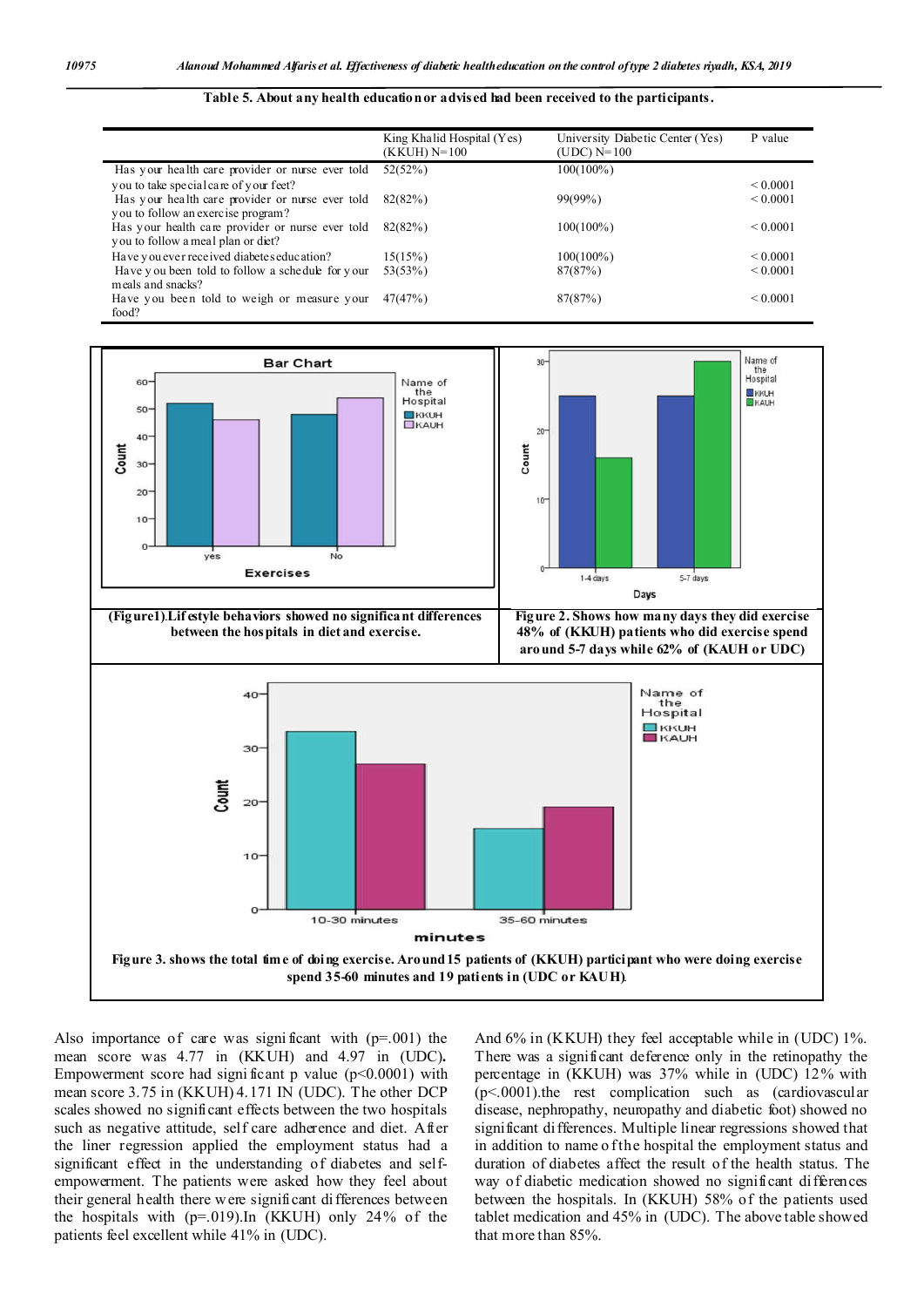Of (UDC) patients received education and there was significant differences between the hospitals in all education topics with the same value  $(p<0.0001)$ . In foot care education 100% of (UDC) participant received education while only 52% in (KKUH) get the education .After liner regression applied we conclude that there w as an effect o f the duration of di abetes in foot care education and if they had received diabetes education. Also we found that education level of participant effect the result of the diet education. Although no significant deference doing exercise among (KKUH) patients is more than the (KKUH) patients

The study proved that there were differences between the two groups in the DCP scores. UDC or KAUH patients had a better understating of diabetes and believed more in the importance of care to control and reduce the chances of having diabetes complications. Also the study showed that patients who received organized health education had a higher self-empowerment score and more motivation to change their attitude in life than patients in usual or routine care which indicates that health education is important to the patients. In addition, the results proved that an organized education will cover most of the topics about the disease. Participants from UDC were more satisfied about their general health which can lead us to assume their health was controlled or improved over time. These results are similar to *Grace Marie V Ku* . Findings which were derived from a study made to investigate the effect of Diabetes Patient Education Program. He found a significant increase in knowledge and adherence to medications after the educational program<sup>xiii</sup>. A clinical trial by *JoAnn Sperl-Hillen* used the same DCP and DES-SF scales to investigate the different types of education, and have compared them to the usual care<sup>xiv</sup> (19). .ROBERT M. ANDERSON had the same results which is health education increases the self-empowerment of the patient. <sup>xv</sup>. Those results are similar to our findings. A study conducted by *Mark Peyrot,*  showed that receiving diabetic education raises awareness and helps in the understanding of the risks and benefits of Diabetes<sup>xvi</sup>.Another objective of our study was to measure the differences in HBA1C, BMI and BP readings and there were no differences between the two hospitals in these values, which are similar to the results of M J Davies clinical trial study that aimed to measure the effectiveness of astructu rededucation program on type 2 diabetes compared to usual care. The study showed no improvement in systolic or diastolic blood pressureandHBA1C<sup>4</sup>.That trial had only one intensive education program that differs from our study which has a continuous health educator clinic , however even with intensive education there was no improvement in HBA1c **<sup>4</sup>** .EmelBeyazıtstudied the effect of Intensive Education Program among Patients with Type 2 and found that Baseline of BMI did not change significantly in either group of the trail during the course of the study xvii.JoAnn Sperl-Hillengot the same as our results which were of no significant effects on Blood pressure values or BMI between individual education and group education compared to usual care, but she discovered an effect in lowering their HBA1C values<sup>14</sup>.

Our results regarding li festyle behaviors in diet and exercise were not di fferent between the two hospitals which are similar to *Melanie JDavies* results **<sup>4</sup>** .Our results fail to support our hypothesis that is an organized health education will take a positive toll on the clinical outcome. However some of published studies showed that there was an effect after receiving. The education on HBA1C and behavioral changes <br>xviii, xix, xxThese findings are different from our results, thus may be due to the long duration of illness which is playing a role in making it harder for the patients to follow a strict lifestyle or

because all the studies were clinical trials. Which comparing the patients before and after the study. However, future studies are required to explain the reason of having no difference in clinical outcomes among patients with organized education.

The strength of our study include, proper valid tool was used (DCP and DES scales) to identify the different in many behaviors and attitudes. Second, the study design was fit to determine the research question. In this study the absence of baseline values in both groups is considered as a limitation.

## **Conclusion**

Health education showed an effect on patient knowledge and understanding of the disease. Believing in importance of care will also increase with health education. In addition selfefficacy and empowerment will be more in patients who receive health education. But the results showed that having the information doesn't necessarily result in practice and behavior change, HBA1C, BMI and BP readings did not differ from both hospitals. Also patients' behaviors including diet and exercise are the same in both hospitals. However, future research is required due to the limitation of the study.

## **Key points**

- Health educator in each diabetic clinic will have an effect in some parts of the care process.
- Health education sessions should target not only information on diabetes but also skills on planning and preparing to change patient behaviors.
- Involving family in the education may play a role in improving the patient's situation so the family education sessions must be studied to be developed in hospitals.
- Future studies are required to investigate the factors influencing the behavior change, HBA1C, BMI and BP.

**Ethical consideration:** Approvals was taken from hospitals administration and from Institutional Review Board (Ethical Committee) before the data collection. The study objectives and goals of the survey w ere explained to the patients and their freedom to participate in the study along with assurances of the participants' anonymity before the questionnaire was filled was clarified. Neither incentives nor rewards were p resented to the patients for exchange of participation.

### **Acknowledgement**

**Conflict of interest:** All authors declared no conflict of interest

**Budget:** This research was funded by the researchers

## **List of abbreviation:**

| BMI:                    | Body Mass Index                                       |
|-------------------------|-------------------------------------------------------|
| BP:                     | Blood pressure                                        |
| DCP                     | Diabetes Care Profile                                 |
| DES:                    | Diabe tes Empowerment Scale                           |
| DES-SF                  | Diabetes Empowerment Scale-Short Form                 |
| <b>DSME</b>             | Diabe tes self-management education                   |
| <b>HBA1C</b>            | glycosylated hemoglobin                               |
| <b>KAUH</b>             | King Abdul-Aziz university hospital                   |
| <b>KKUH</b>             | King Khalid university hospital                       |
| <b>NICE</b>             | National Institute For Health And Clinical Excellence |
| <b>SPSS</b>             | Statistical Package For Social Science                |
| <b>UDC</b>              | University diabetic center                            |
| $\overline{\text{WHO}}$ | World Health Organization                             |